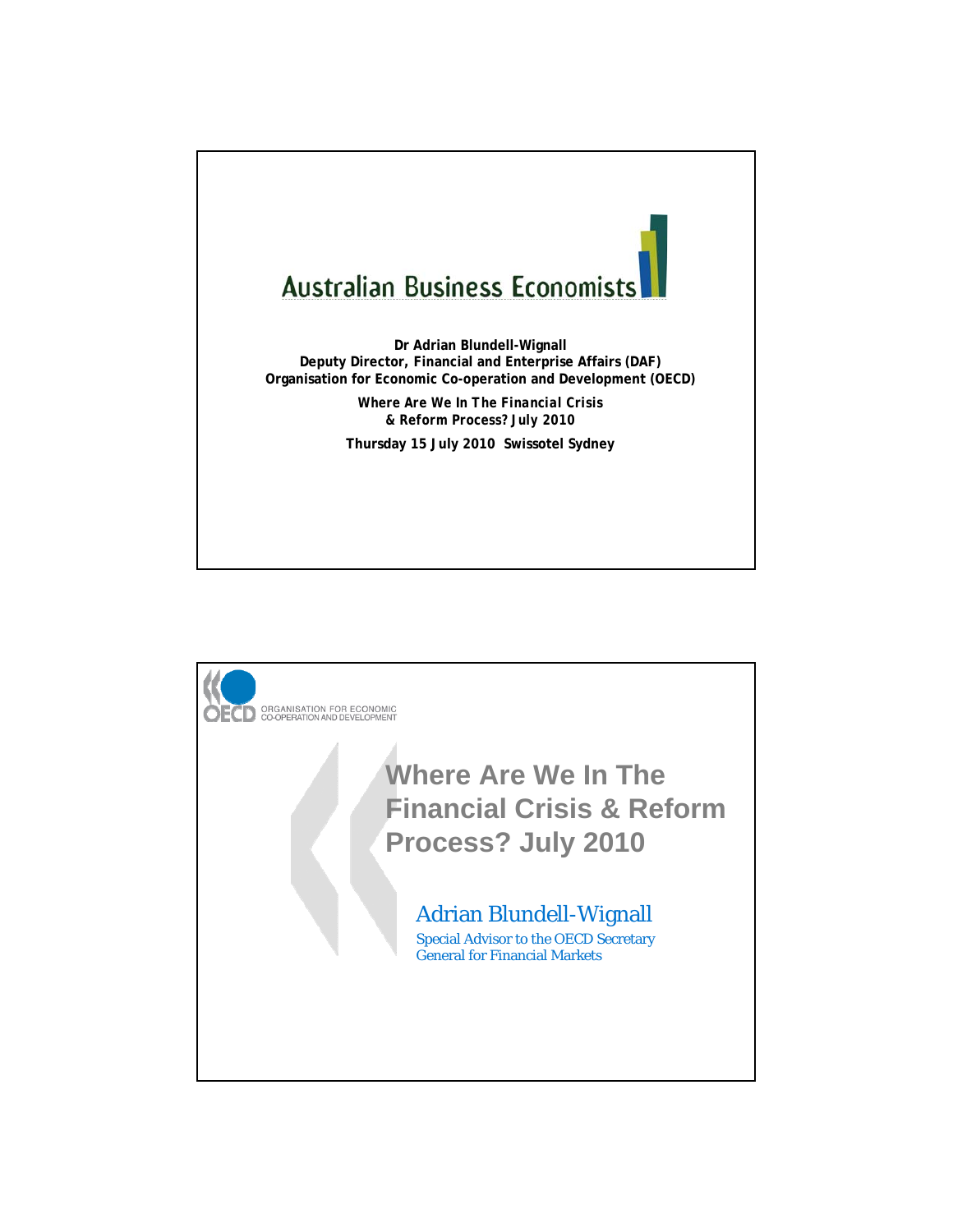

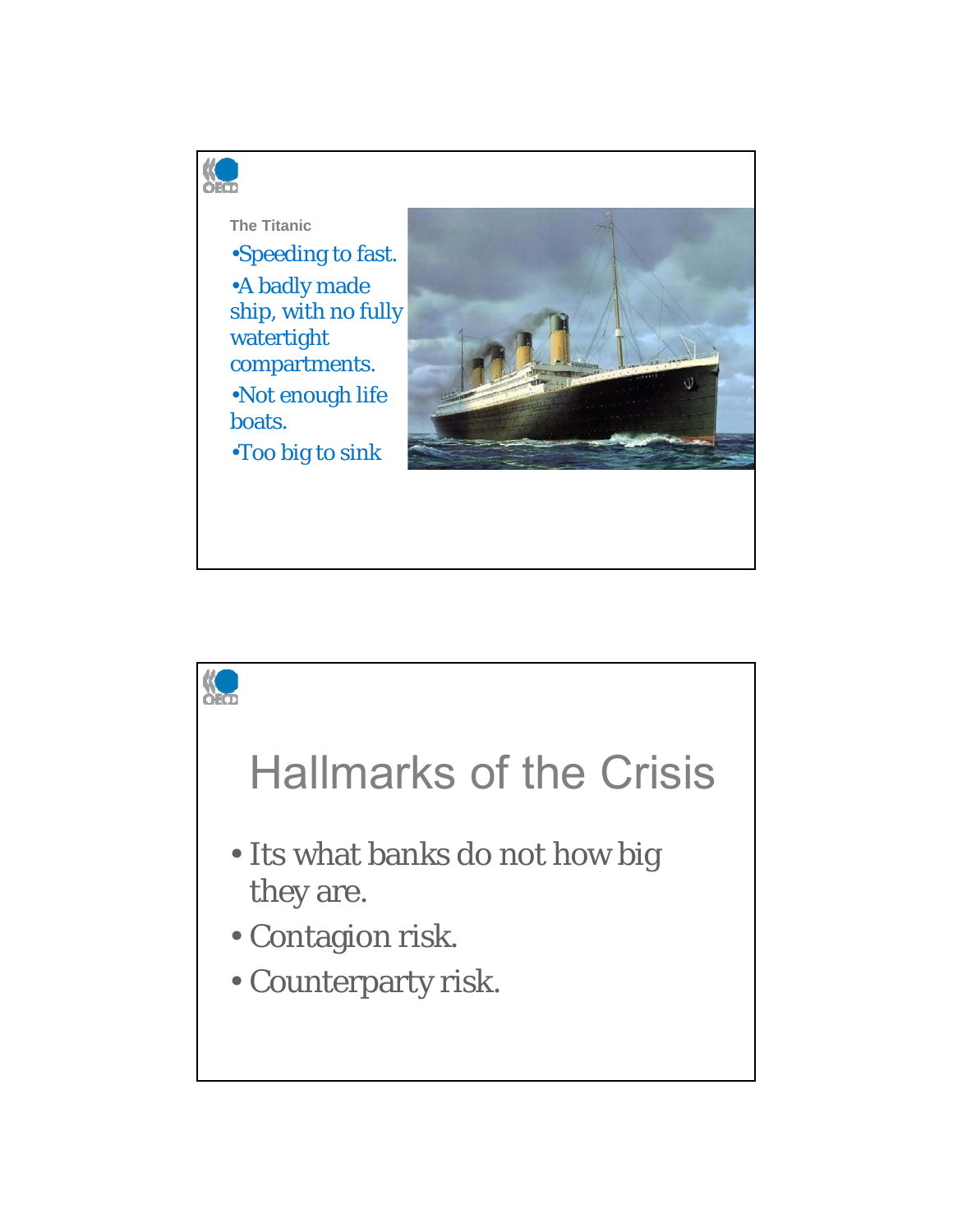

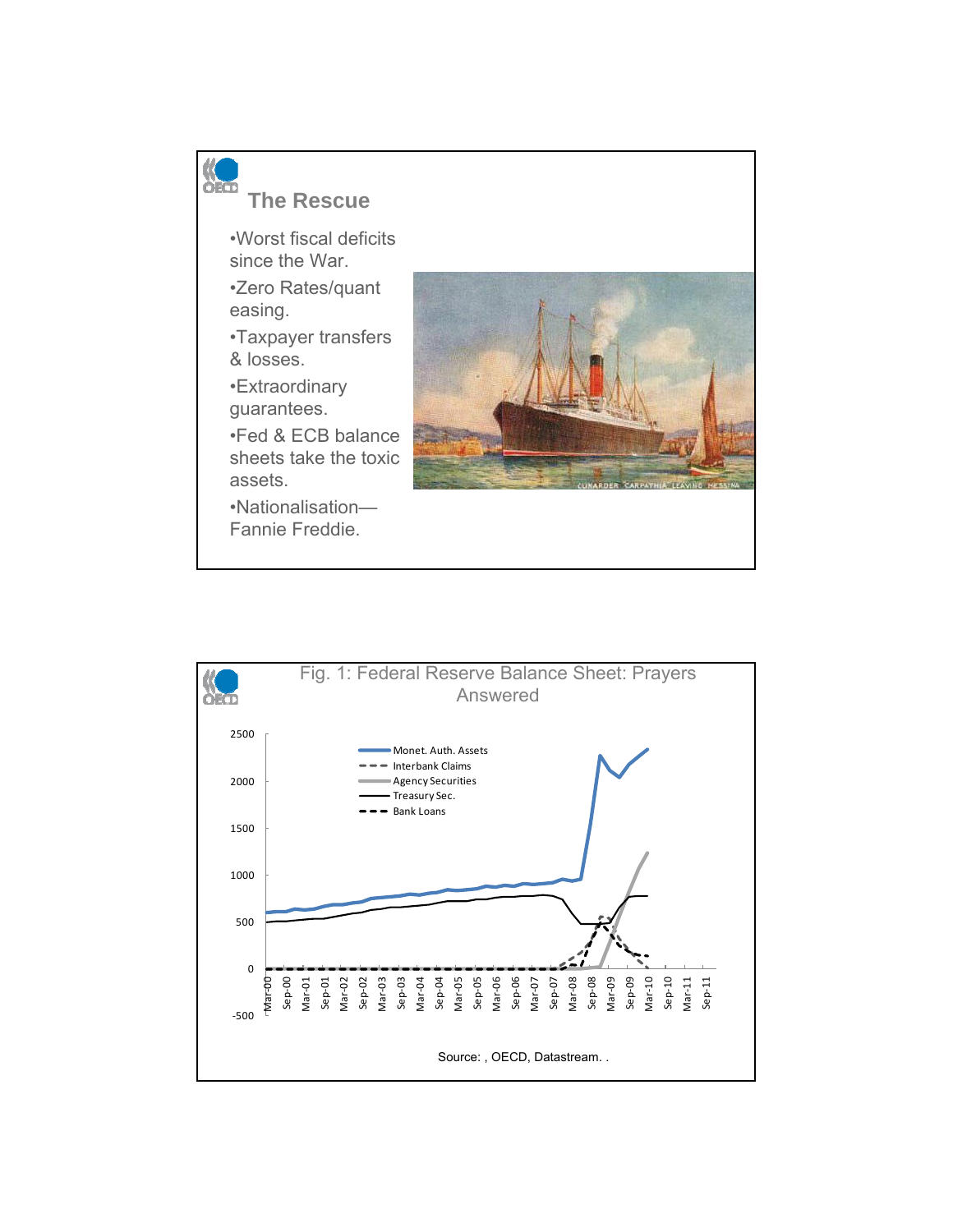

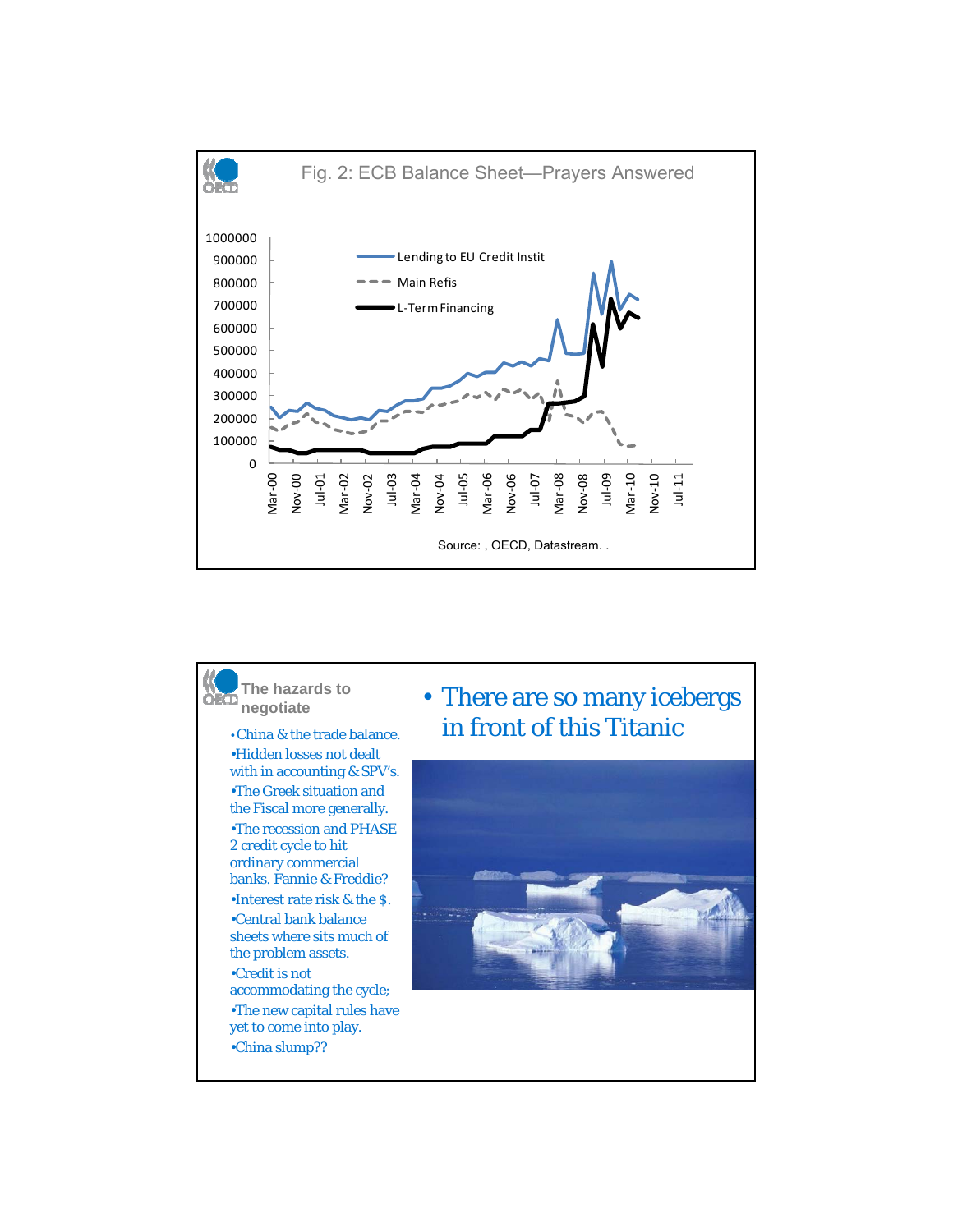

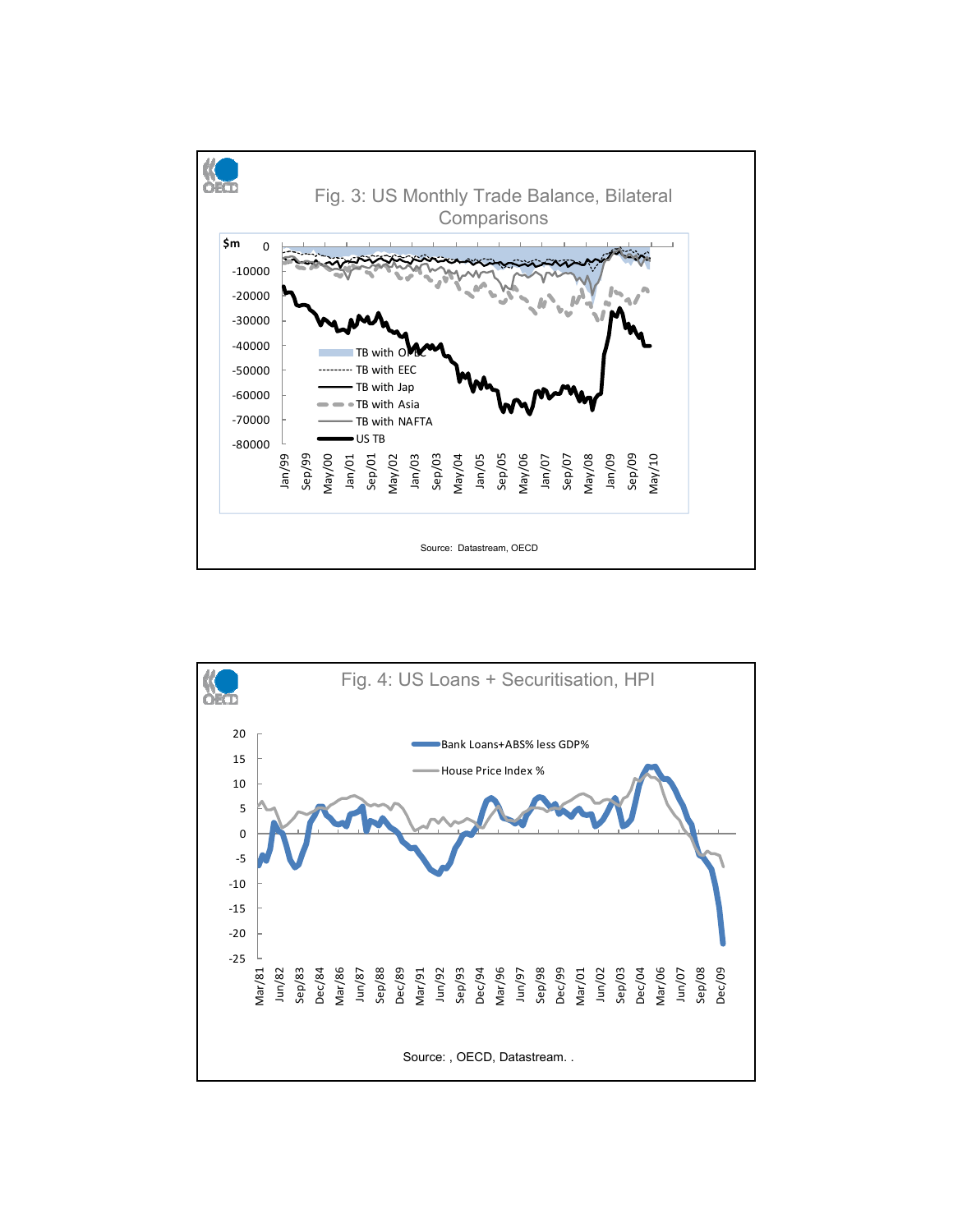

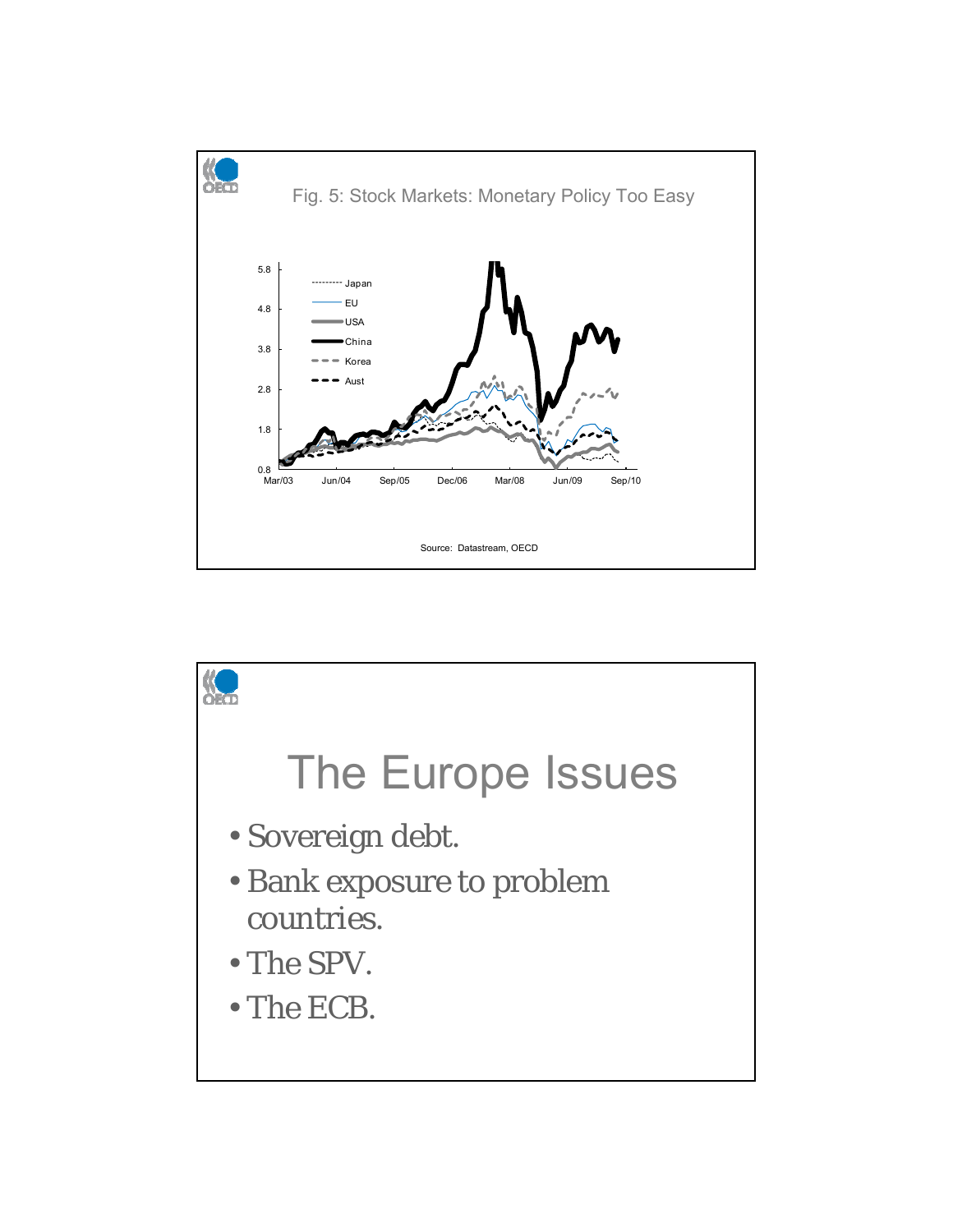

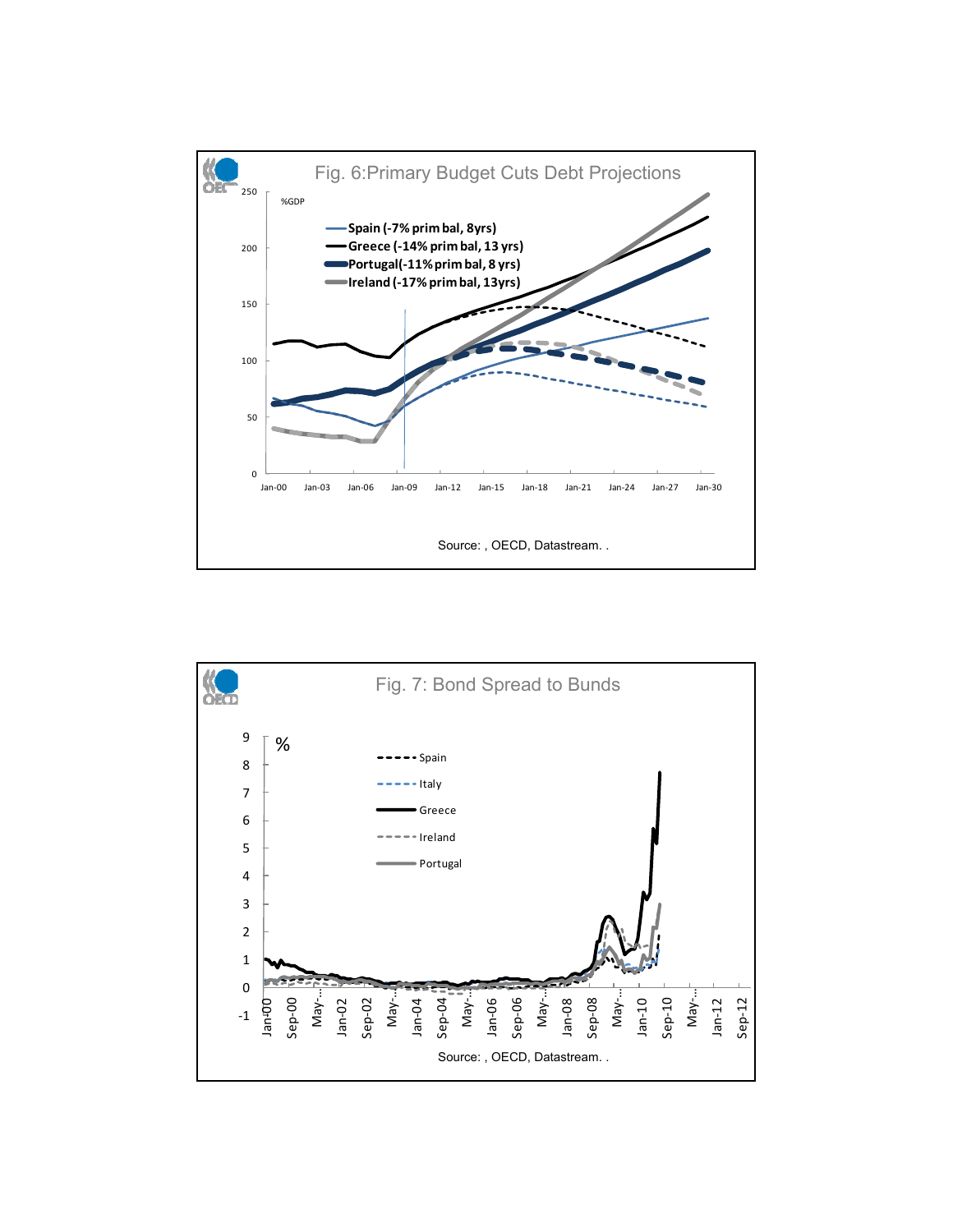|             | Fig. 8: Sovereign Debt Became a Europe-wide Issue; it<br>Did Not Need to be! |                             |            |      |                                |      |  |  |  |  |  |
|-------------|------------------------------------------------------------------------------|-----------------------------|------------|------|--------------------------------|------|--|--|--|--|--|
|             | <b>Examples of Greek Default Policies to Stabilise the Debt</b>              |                             |            |      |                                |      |  |  |  |  |  |
|             | Prim Def.                                                                    | Int Rate minus Debt Default |            |      | Debt/GDP Debt Default Debt/GDP |      |  |  |  |  |  |
| <b>YEAR</b> | %GDP                                                                         | Growth Rate                 | 2014 - 19% | $\%$ | 2014 - 30%                     | $\%$ |  |  |  |  |  |
|             |                                                                              |                             | Euro m     |      | Euro m                         |      |  |  |  |  |  |
| 2009        | $-8.81$                                                                      | 4.64                        | 282556     | 119  | 282556                         | 119  |  |  |  |  |  |
| 2010        | $-2.72$                                                                      | 6.18                        | 300426     | 129  | 300426                         | 129  |  |  |  |  |  |
| 2011        | $-1.36$                                                                      | 4.78                        | 320692     | 139  | 320692                         | 139  |  |  |  |  |  |
| 2012        | $-2.00$                                                                      | 1.13                        | 339140     | 142  | 339140                         | 142  |  |  |  |  |  |
| 2013        | 0.00                                                                         | 0.53                        | 363061     | 143  | 363061                         | 143  |  |  |  |  |  |
| 2014        | 1.00                                                                         | 1.13                        | 301219     | 116  | 259961                         | 100  |  |  |  |  |  |
| 2015        | 2.00                                                                         | 1.23                        | 314707     | 116  | 271145                         | 100  |  |  |  |  |  |
| 2016        | 3.00                                                                         | 1.33                        | 328851     | 117  | 282812                         | 100  |  |  |  |  |  |
| 2017        | 4.00                                                                         | 1.43                        | 343687     | 117  | 294981                         | 100  |  |  |  |  |  |
| 2018        | 4.00                                                                         | 1.53                        | 359252     | 117  | 307674                         | 100  |  |  |  |  |  |
| 2019        | 4.00                                                                         | 1.63                        | 375587     | 117  | 320914                         | 100  |  |  |  |  |  |
| 2020        | 4.00                                                                         | 1.73                        | 392735     | 118  | 334725                         | 100  |  |  |  |  |  |
|             | Source:, OECD, Datastream                                                    |                             |            |      |                                |      |  |  |  |  |  |

|                |               |        | Fig. 9: Bank Exposures to the Danger Countries: Who | Are They?  |           |                                     |       |         |
|----------------|---------------|--------|-----------------------------------------------------|------------|-----------|-------------------------------------|-------|---------|
|                |               |        | BIS REPORTING BANKS CLAIMS (millions USD)           |            |           |                                     |       |         |
|                | <b>France</b> |        | <b>Germany Switzerland</b>                          | <b>USA</b> | <b>UK</b> | <b>Netherlands Belgium EU Banks</b> |       |         |
| vis a vis:     |               |        |                                                     |            |           |                                     |       |         |
| <b>Spain</b>   | 219636        | 237983 | 18263                                               | 52696      | 114139    | 119730                              | 21524 | 851069  |
| <b>Ireland</b> | 60326         | 183757 | 16526                                               | 58553      | 187506    | 30824                               | 60769 | 634560  |
| Greece         | 75172         | 45003  | 3642                                                | 16647      | 15089     | 11892                               | 3624  | 188598  |
| Portugal       | 44739         | 47377  | 3860                                                | 4955       | 24259     | 12414                               | 3116  | 240616  |
| <b>TOTAL</b>   | 399873        | 514120 | 42291                                               | 132851     | 340993    | 174860                              | 89033 | 1914843 |
|                |               |        | Source: , OECD, BIS.                                |            |           |                                     |       |         |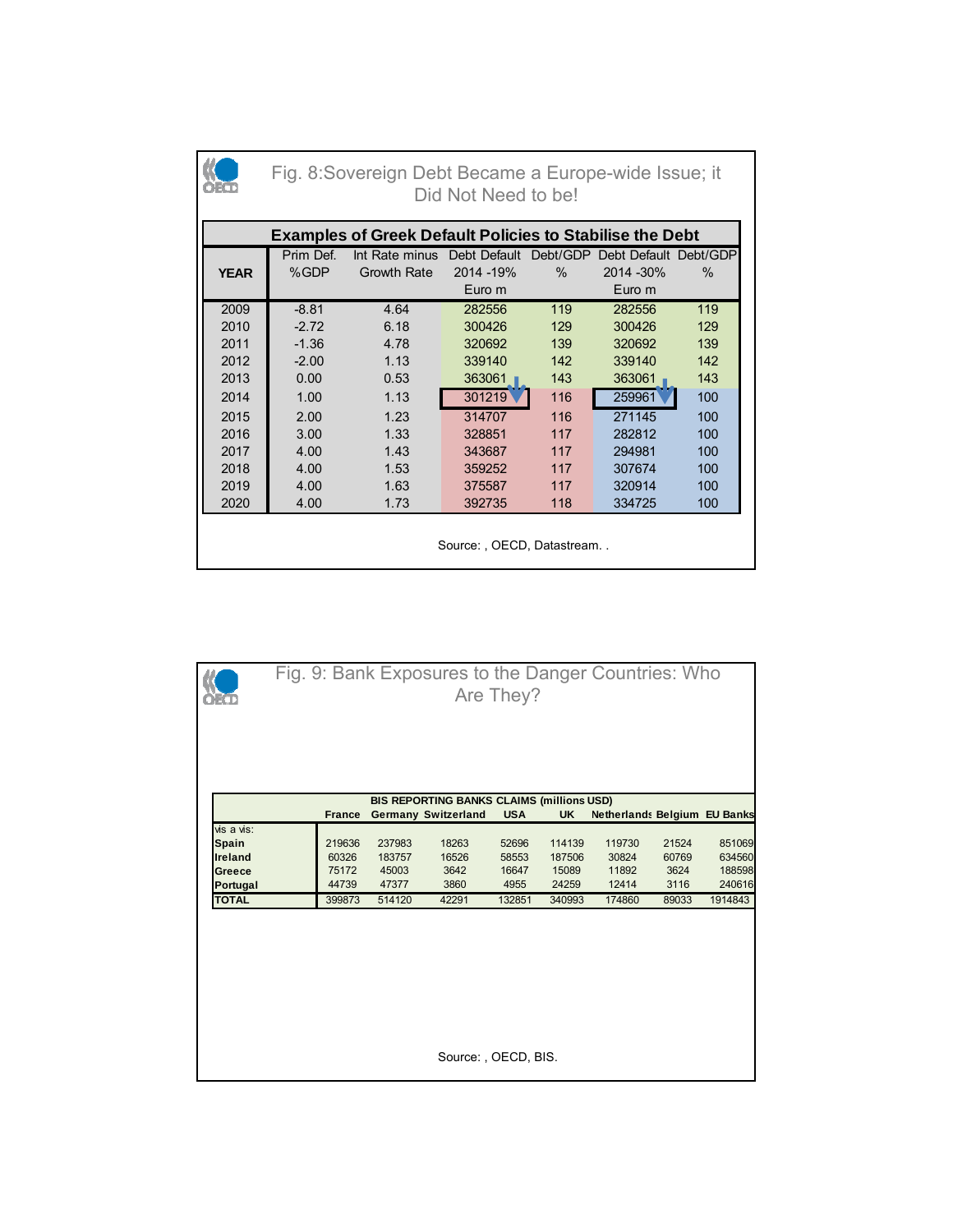

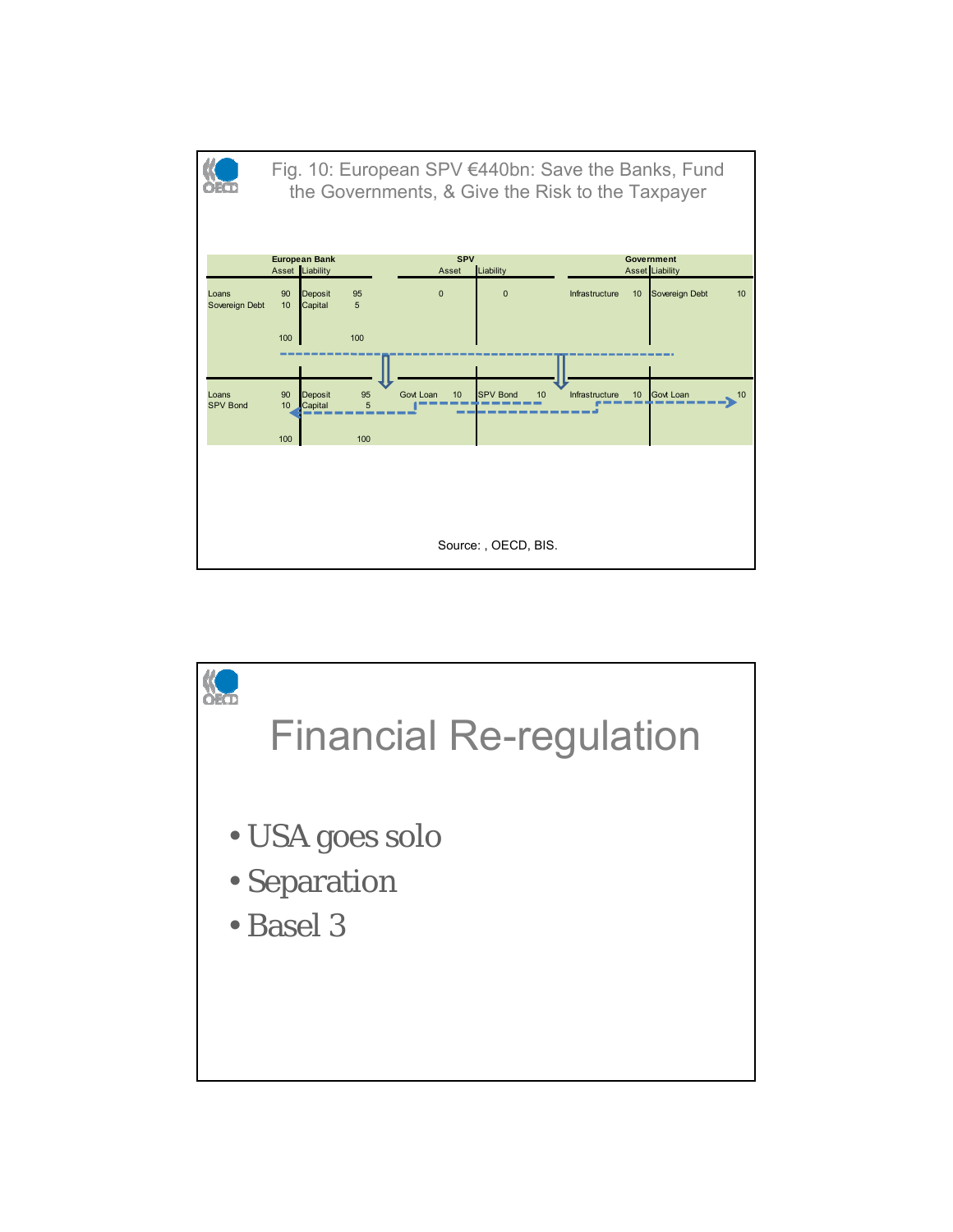

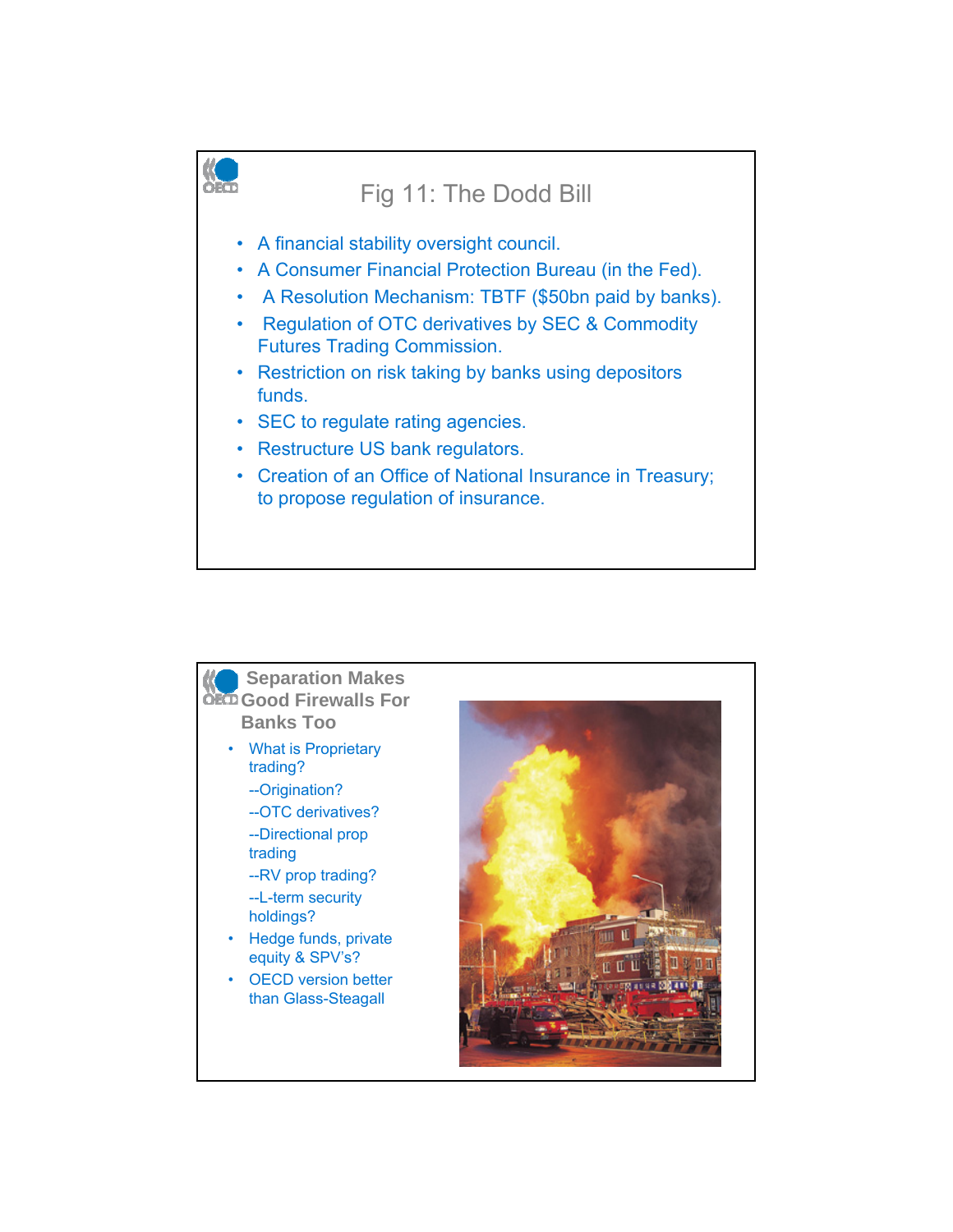| <b>SECURITY</b>                                                                                                                                                                     | <b>BASELI</b>         | <b>BASEL II</b><br><b>Simplified</b><br>Standardised based on | <b>BASEL II</b><br>Standardised<br>External<br>Ratings |                                       | Av % Cha<br>in Fortf.<br>MRC.  | 2004-05 QIS 4 2004-05 QIS 4<br>Modian <sub>96</sub><br>Cha in Portf.<br><b>MRC</b> | BASEL II Advanced: Internal Ratings Based (IRB)<br><b>Basel II Advanced IRB</b>                                                                                                                                                                                                                                      |
|-------------------------------------------------------------------------------------------------------------------------------------------------------------------------------------|-----------------------|---------------------------------------------------------------|--------------------------------------------------------|---------------------------------------|--------------------------------|------------------------------------------------------------------------------------|----------------------------------------------------------------------------------------------------------------------------------------------------------------------------------------------------------------------------------------------------------------------------------------------------------------------|
| Most Government/central bank<br>AAAto AA-<br>$\Delta + i\sigma \Delta +$<br>BBB+ to BBB-<br>BB+to B-18, unrated)<br>Below B-                                                        | $\mathbf{a}$          | n                                                             | ۰<br>20<br>50<br>100<br>150                            |                                       | o                              | $\Omega$                                                                           | Comes close to letting banks set their own.<br>Pillar 1 capital, with supervisory oversight.<br>Risk weights depend on internal estimates<br>of a loan's probability of default; loss-given-<br>default: exposure to loss. These are based<br>on the banks' own complex rsk models.                                  |
| Other public (supervisors discretion)<br><b>Claims on MDBs</b><br>Most OECD Banks & Securities firms<br>AAA to AA<br>$A + bi A.$<br>BBB+ to BBB- (&unrated)<br>BB+to B-<br>Below B- | 0.50.<br>20<br>$20 -$ | $\Omega$<br>n.<br>20                                          | <90diava<br>20<br>20<br>20<br>FO.<br>150               | Other<br>20<br>50<br>50<br>100<br>150 | $\Omega$<br>$-21.9$<br>$-21.9$ | $\Omega$<br>$-29.7$<br>$-29.7$                                                     | relying on subjective inouts, and often on-<br>unobservable (e.c. OTC illiquid securities)<br><b>or idea</b><br>Pillar 2 provides for supervisory oversight.<br>With stress testing, and guidance from<br>supervisors, banks can be made to hold<br>capital for risks institucion ustaly captured<br>under Pillar 1. |
| Residential Motgages-fully secured<br>Retail Lending (consumer)<br>Comorate & Commercial RE<br>AAAto AA-<br>$A + bi A +$<br>BBB+ to BB- (Sunrated)<br>Relow RR.                     | 80<br>100<br>100      | 28<br>75<br>100                                               | 28<br>75<br>20<br>50<br>100<br>150                     |                                       | $-81.4$                        | $-72.7$                                                                            | Pillar 3 is disclosure and market decipline.<br>(-6.5 to -74.3) (-35.2 to -78.6) which relies on some notion of market<br>(-21.9 to-41.4) (-29.7 to -52.5) efficiency. Rational markets punish poor.<br>rsk managers.                                                                                                |

|                               |  |        |                 |                | Fig. 13:US & UK Bank Capital Adequacy |                   |           |                   |  |  |
|-------------------------------|--|--------|-----------------|----------------|---------------------------------------|-------------------|-----------|-------------------|--|--|
| <b>US &amp; UK Banks</b>      |  |        |                 |                |                                       |                   |           |                   |  |  |
|                               |  | Assets | <b>Risk wtd</b> | Equity<br>less |                                       | Tier 1 Eq.-Gdwill | Tier 1 vs | Tier <sub>1</sub> |  |  |
|                               |  |        | Assets          | Goodwill       | Capital                               | vs Assets         | Assets    | vs RWA            |  |  |
| Q4 2009                       |  | USD bn | USD bn          | USD bn         | USD bn                                | %                 | %         | %                 |  |  |
| <b>United States</b>          |  |        |                 |                |                                       |                   |           |                   |  |  |
| <b>JPMORGAN CHASE</b>         |  | 2,032  | 1,196           | 109            | 133                                   | 5.4               | 6.5       | 11.1              |  |  |
| <b>CITIGROUP</b>              |  | 1,857  | 1,088           | 127            | 127                                   | 6.8               | 6.8       | 11.7              |  |  |
| <b>BANK OF AMERICA</b>        |  | 2,223  | 1,542           | 107            | 160                                   | 4.8               | 7.2       | 10.4              |  |  |
| <b>WELLS FARGO</b>            |  | 1,240  | 1,014           | 78             | 94                                    | 6.3               | 7.6       | 9.3               |  |  |
| <b>US Bancor</b>              |  | 281    | 236             | 15             | 23                                    | 5.5               | 8.0       | 9.6               |  |  |
| <b>UK</b>                     |  |        |                 |                |                                       |                   |           |                   |  |  |
| ROYAL BANK OF SCTL.GP.        |  | 2,728  | 630             | 90             | 110                                   | 3.3               | 4.0       | 17.4              |  |  |
| <b>HSBC HDG. (ORD \$0.50)</b> |  | 2,355  | 1,008           | 90             | 109                                   | 3.8               | 4.6       | 10.8              |  |  |
| <b>BARCLAYS</b>               |  | 2,223  | 550             | 59             | 71                                    | 2.7               | 3.2       | 13.0              |  |  |
| <b>LLOYDS BANKING GROUP</b>   |  | 1,651  | 709             | 53             | 68                                    | 3.2               | 4.1       | 9.6               |  |  |
|                               |  |        |                 |                | Source: , OECD, Datastream            |                   |           |                   |  |  |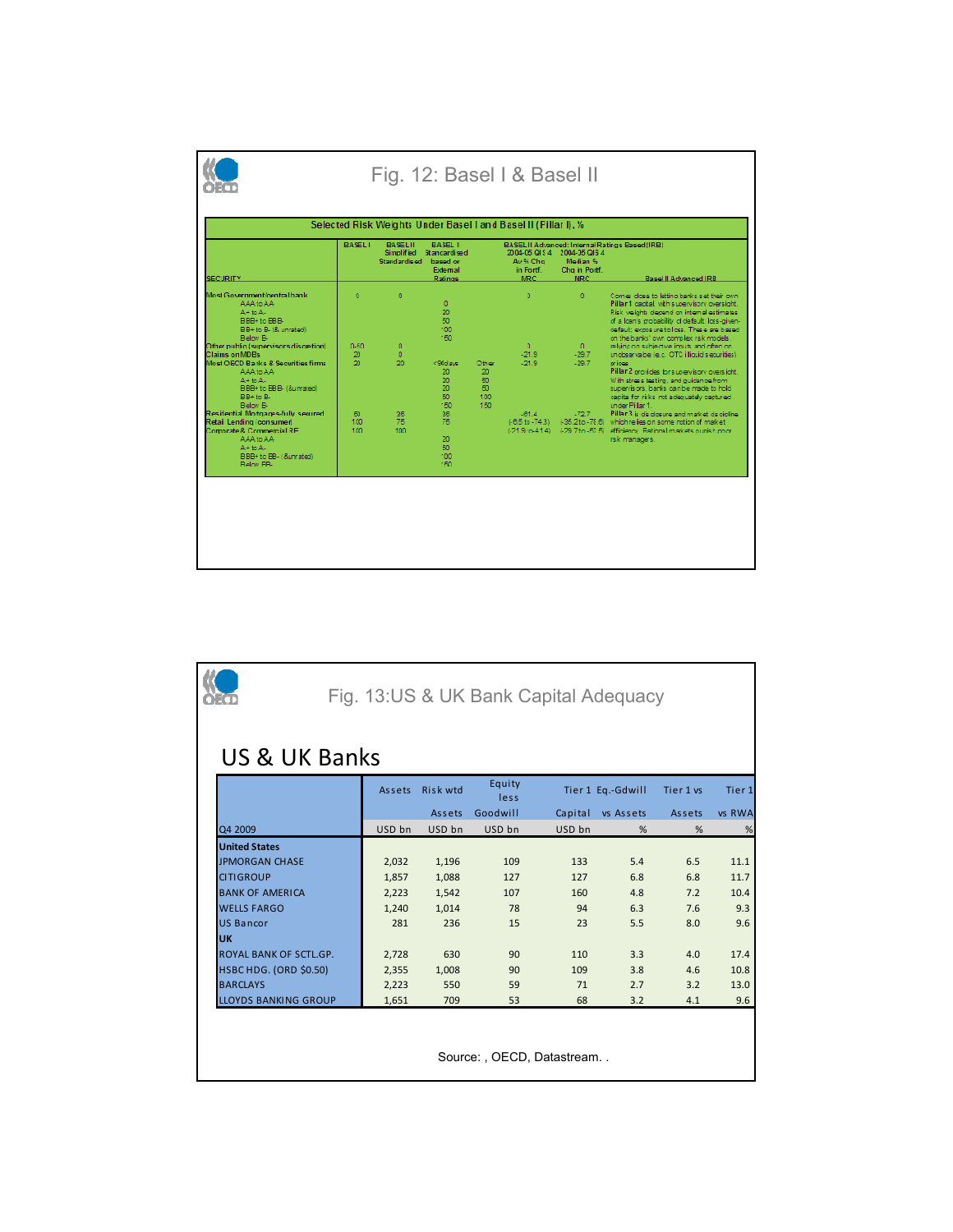|                              |               |                 |                | Fig. 14: European bank Capital Adequacy |           |        |                   |
|------------------------------|---------------|-----------------|----------------|-----------------------------------------|-----------|--------|-------------------|
| European Banks               |               |                 |                |                                         |           |        |                   |
|                              | <b>Assets</b> | <b>Risk wtd</b> | Equity<br>less | Tier 1 Capital Eq.-Gdwill Tier 1 vs     |           |        | Tier <sub>1</sub> |
| Q4 2009                      |               | <b>Assets</b>   | Goodwill       |                                         | vs Assets | Assets | vs RWA            |
| <b>UBS</b>                   | USD bn        | USD bn          | USD bn         | USD bn                                  | %         | %      | %                 |
| Germany                      |               |                 |                |                                         |           |        |                   |
| <b>DEUTSCHE BANK</b>         | 2,143         | 380             | 41             | 48                                      | 1.9       | 2.2    | 12.6              |
| <b>COMMERZBANK</b>           | 1,205         | 389             | 33             | 41                                      | 2.8       | 3.4    | 10.5              |
| <b>DEUTSCHE POSTBANK</b>     | 324           | 90              | 5              | $\overline{7}$                          | 1.5       | 2.1    | 7.6               |
| LANDESBANK BL.HLDG.          | 205           | #N/A            | 3              | #N/A                                    | 1.3       | #N/A   | #N/A              |
| IKB DEUTSCHE INDSTRBK.       | 64            | 37              | $\overline{2}$ | 3                                       | 3.8       | 5.0    | 8.5               |
| <b>OLDENBURGISCHE LB.</b>    | 18            | 8               | $\mathbf{1}$   | $\mathbf{1}$                            | 4.5       | 3.8    | 8.0               |
| France                       |               |                 |                |                                         |           |        |                   |
| <b>BNP PARIBAS</b>           | 2,938         | 863             | 81             | 87                                      | 2.8       | 3.0    | 10.1              |
| <b>CREDIT AGRICOLE</b>       | 2,227         | 454             | 36             | 43                                      | 1.6       | 1.9    | 9.5               |
| <b>SOCIETE GENERALE</b>      | 1,462         | 450             | 49             | 48                                      | 3.4       | 3.3    | 10.7              |
| <b>NATIXIS</b>               | 640           | 182             | 25             | 18                                      | 4.0       | 2.7    | 9.6               |
| CIC'A'                       | 337           | #N/A            | 12             | 14                                      | 3.5       | 4.2    | H N/A             |
| <b>Spain</b>                 |               |                 |                |                                         |           |        |                   |
| <b>BANCO SANTANDER</b>       | 1,571         | 781             | 64             | 67                                      | 4.1       | 4.3    | 8.6               |
| <b>BBV.ARGENTARIA</b>        | 760           | 405             | 32             | 38                                      | 4.2       | 5.0    | 9.4               |
| <b>BANCO POPULAR ESPANOL</b> | 185           | 129             | 11             | 12                                      | 6.0       | 6.4    | 9.1               |
| <b>BANCO DE SABADELL</b>     | 118           | 82              | $\overline{7}$ | $\overline{7}$                          | 5.6       | 6.3    | 9.1               |
| CAJA DE AHORROS DEL MEDI.    | 107           | #N/A            | 4              | H N/A<br>Suurce., OEGD, Dalastieam      | 4.0       | H N/A  | #N/A              |

|                                                                                                                                                                                                                                                                                                                                            |                     | Fig. 15: Macro Impact of Regulatory Change |                |
|--------------------------------------------------------------------------------------------------------------------------------------------------------------------------------------------------------------------------------------------------------------------------------------------------------------------------------------------|---------------------|--------------------------------------------|----------------|
| <b>HYPOTHETICAL BANK</b>                                                                                                                                                                                                                                                                                                                   |                     |                                            |                |
| <b>ASSETS \$</b>                                                                                                                                                                                                                                                                                                                           |                     | <b>LIABILITIES \$</b>                      |                |
| Loans                                                                                                                                                                                                                                                                                                                                      | 100 Deposit/funding | 95                                         |                |
|                                                                                                                                                                                                                                                                                                                                            |                     | Capital Leverage Ratio                     | 5              |
| <b>SCENARIOS</b>                                                                                                                                                                                                                                                                                                                           |                     |                                            |                |
|                                                                                                                                                                                                                                                                                                                                            | 5% Lev/R            | 7% Lev/R                                   | 40bp Sprd Rise |
|                                                                                                                                                                                                                                                                                                                                            | <b>Sprd 3.5</b>     | <b>Sprd 3.5</b>                            | 7%Lev/R        |
| Loan Income 5.5%, \$                                                                                                                                                                                                                                                                                                                       | 5.50                | 5.50                                       | 5.90           |
| Deposit costs 2%, \$                                                                                                                                                                                                                                                                                                                       | 1.90                | 1.86                                       | 1.86           |
| Other Costs & Loan Loss \$                                                                                                                                                                                                                                                                                                                 | 2.50                | 2.50                                       | 2.50           |
| Net Income                                                                                                                                                                                                                                                                                                                                 | 1.10                | 1.14                                       | 1.54           |
| Return on Equity %                                                                                                                                                                                                                                                                                                                         | 22.00               | 16.29                                      | 22.00          |
| <b>IMPACT</b>                                                                                                                                                                                                                                                                                                                              |                     |                                            |                |
| **Capital rule spread rise 40bp to keep return on capital the same.<br>**Funding cost rise 1% leads to 0.95% lending rate rise to keep sprd constant<br>**Capital rule change only causes a -0.4% GDP Decline<br>**Plus 1% funding cost rise -1.35% GDP decline.<br>NB: Decide your monetary policy and funding mix with the capital rule. |                     |                                            |                |
|                                                                                                                                                                                                                                                                                                                                            |                     | Source: OECD                               |                |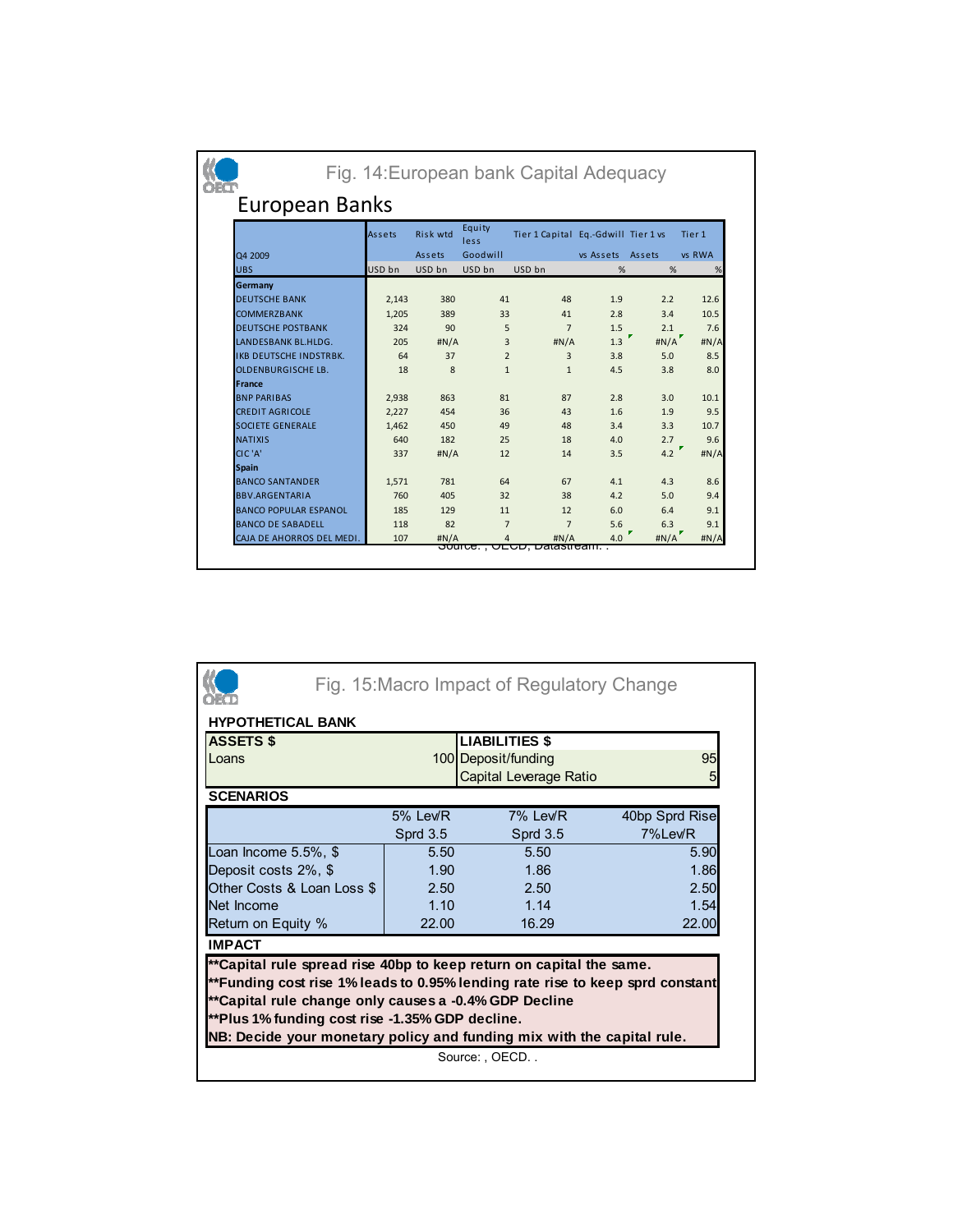

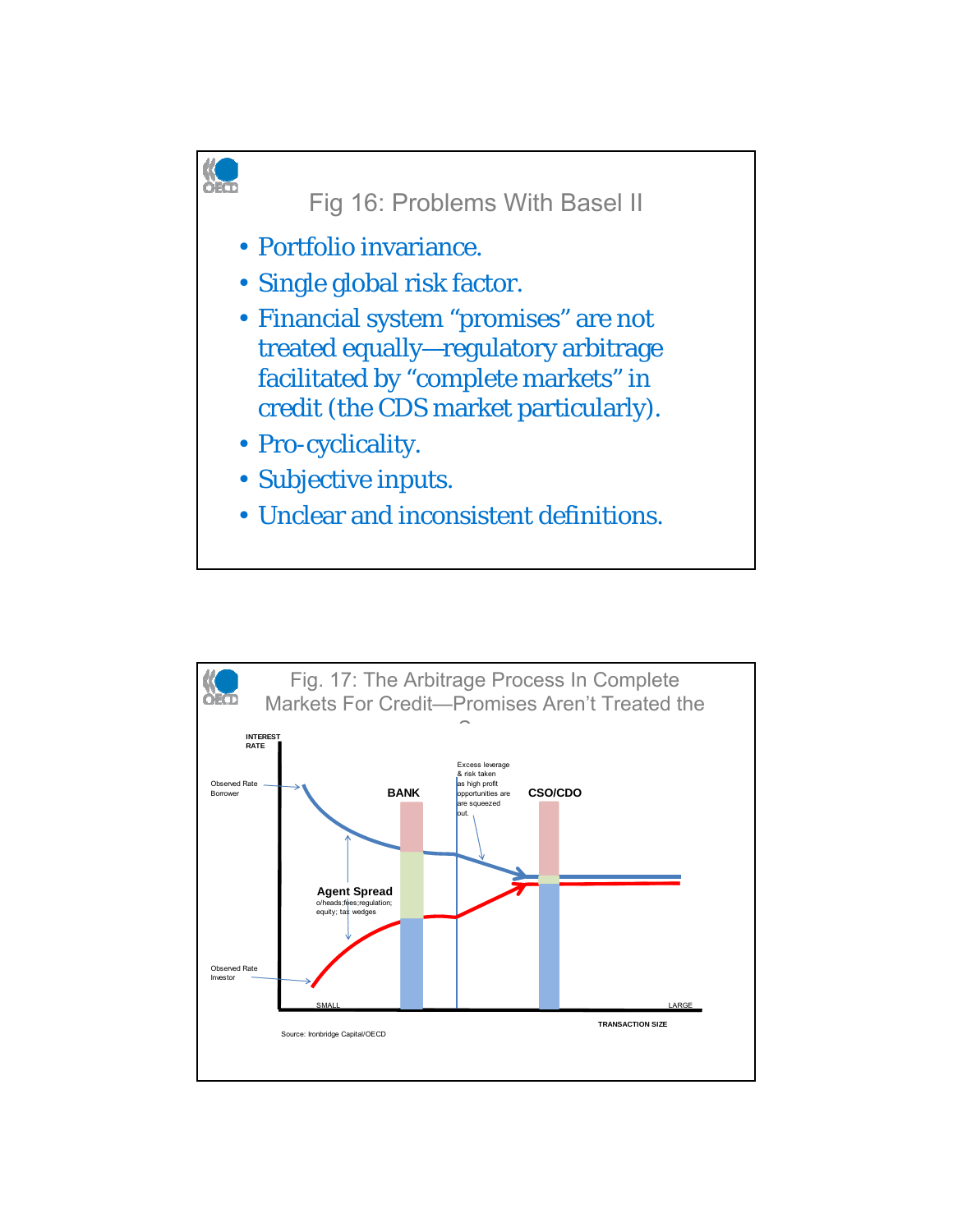

| Institution                                                                    | Collateral postings<br>for credit default swaps' lending counterpaties** | (billions of US dollars)<br>Payments to securities                                              | Total | As a share of<br>capital*** at end-2008 |  |  |  |
|--------------------------------------------------------------------------------|--------------------------------------------------------------------------|-------------------------------------------------------------------------------------------------|-------|-----------------------------------------|--|--|--|
| Goldman Sachs                                                                  | 8.1                                                                      | 4.8                                                                                             | 12.9  | 29.1%                                   |  |  |  |
| Societe Generale                                                               | 11.0                                                                     | 0.9                                                                                             | 11.9  | 28.9%                                   |  |  |  |
| Deutsche Bank                                                                  | 5.4                                                                      | 64                                                                                              | 11.9  | 37.4%                                   |  |  |  |
| <b>Barclays</b>                                                                | 1.5                                                                      | 7.0                                                                                             | 8.5   | 20.0%                                   |  |  |  |
| Merrill Lynch                                                                  | 4.9                                                                      | 1.9                                                                                             | 6.8   | 774%                                    |  |  |  |
| <b>Bank of America</b>                                                         | 0.7                                                                      | 4.5                                                                                             | 52    | 9.1%                                    |  |  |  |
| <b>UBS</b>                                                                     | 3.3                                                                      | 17                                                                                              | 5.0   | 25.2%                                   |  |  |  |
| <b>BNP Paribas</b>                                                             | $\cdots$                                                                 | 4.9                                                                                             | 4.9   | 8.3%                                    |  |  |  |
| <b>HSBC</b>                                                                    | 0 <sub>2</sub>                                                           | 3.3                                                                                             | 3.5   | 5.3%                                    |  |  |  |
| [memo: Bank of America after its merger with Merrill Lynch]<br>12.0<br>[18.1%] |                                                                          |                                                                                                 |       |                                         |  |  |  |
|                                                                                |                                                                          | *Direct payments from AIG through end-2008 plus payments by Maiden Lane III, a financing entity |       |                                         |  |  |  |

Source: Fed, US Treasury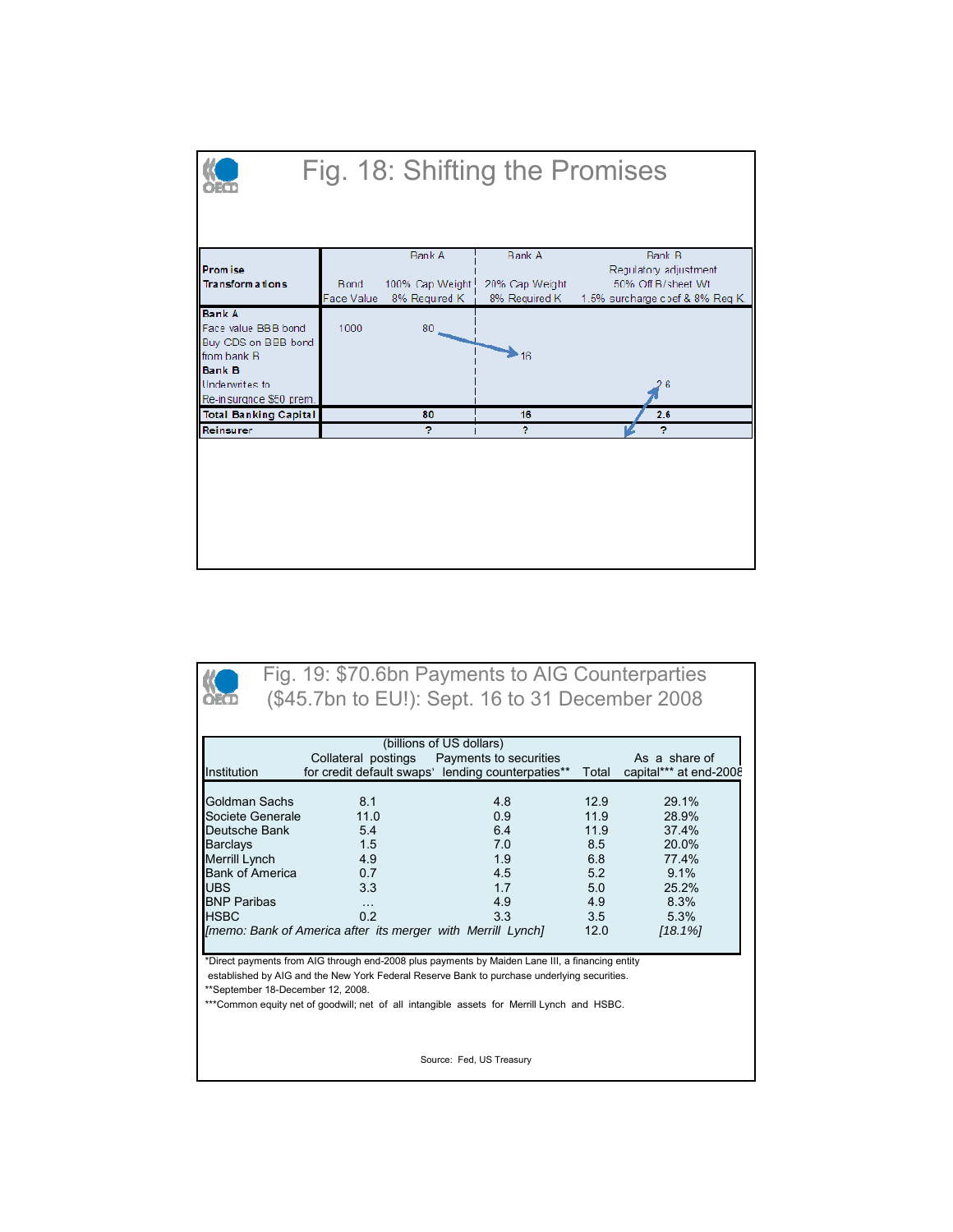

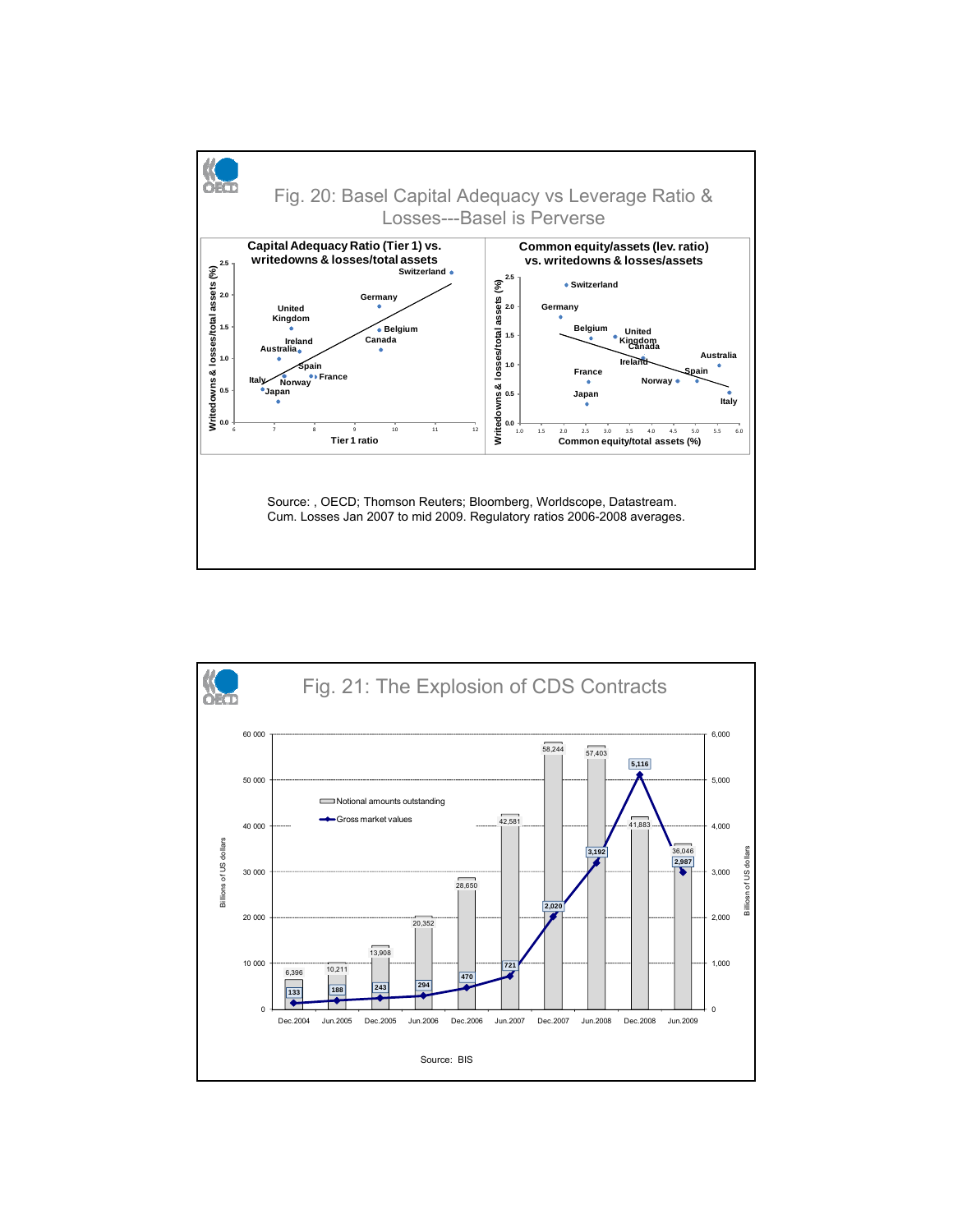

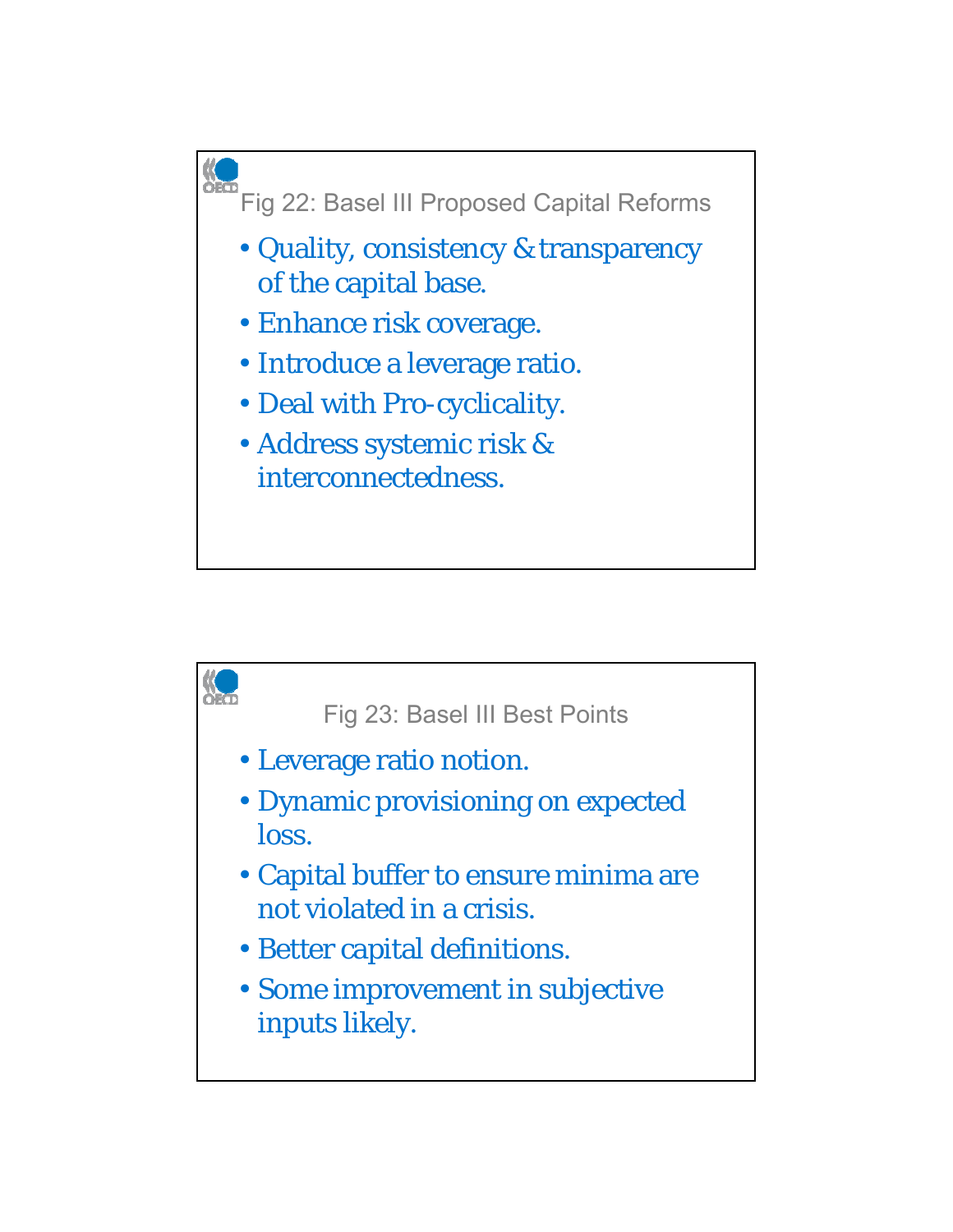

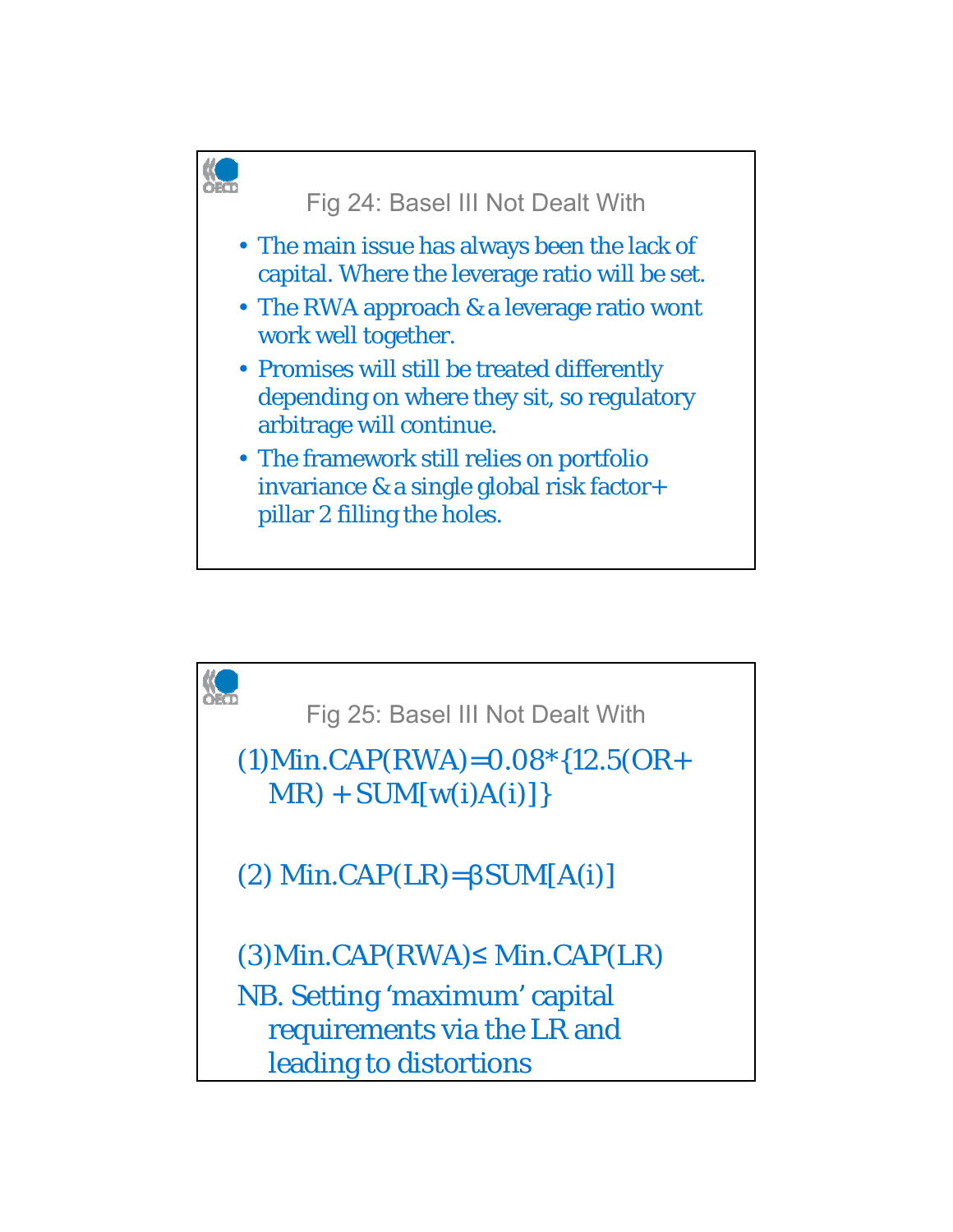

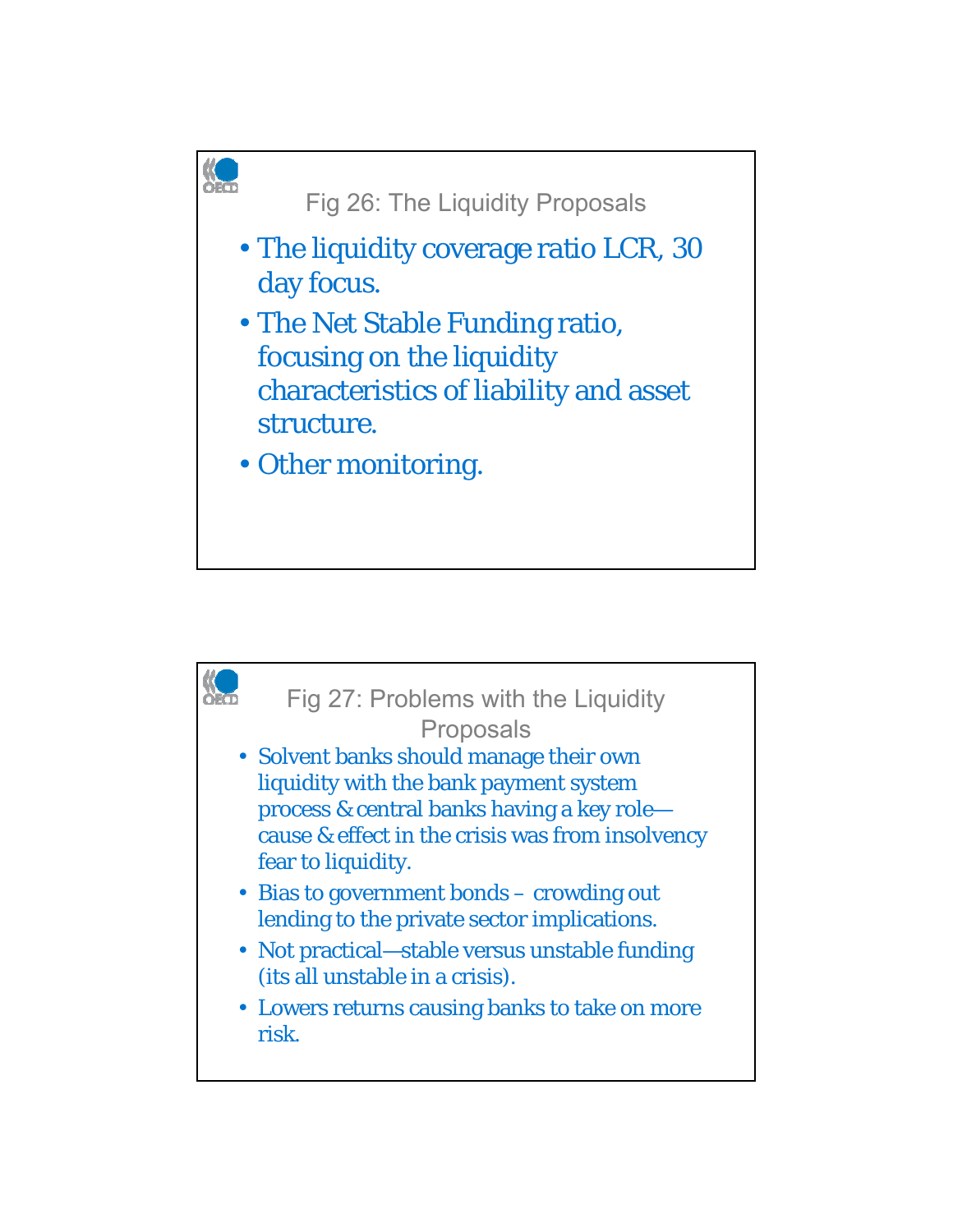

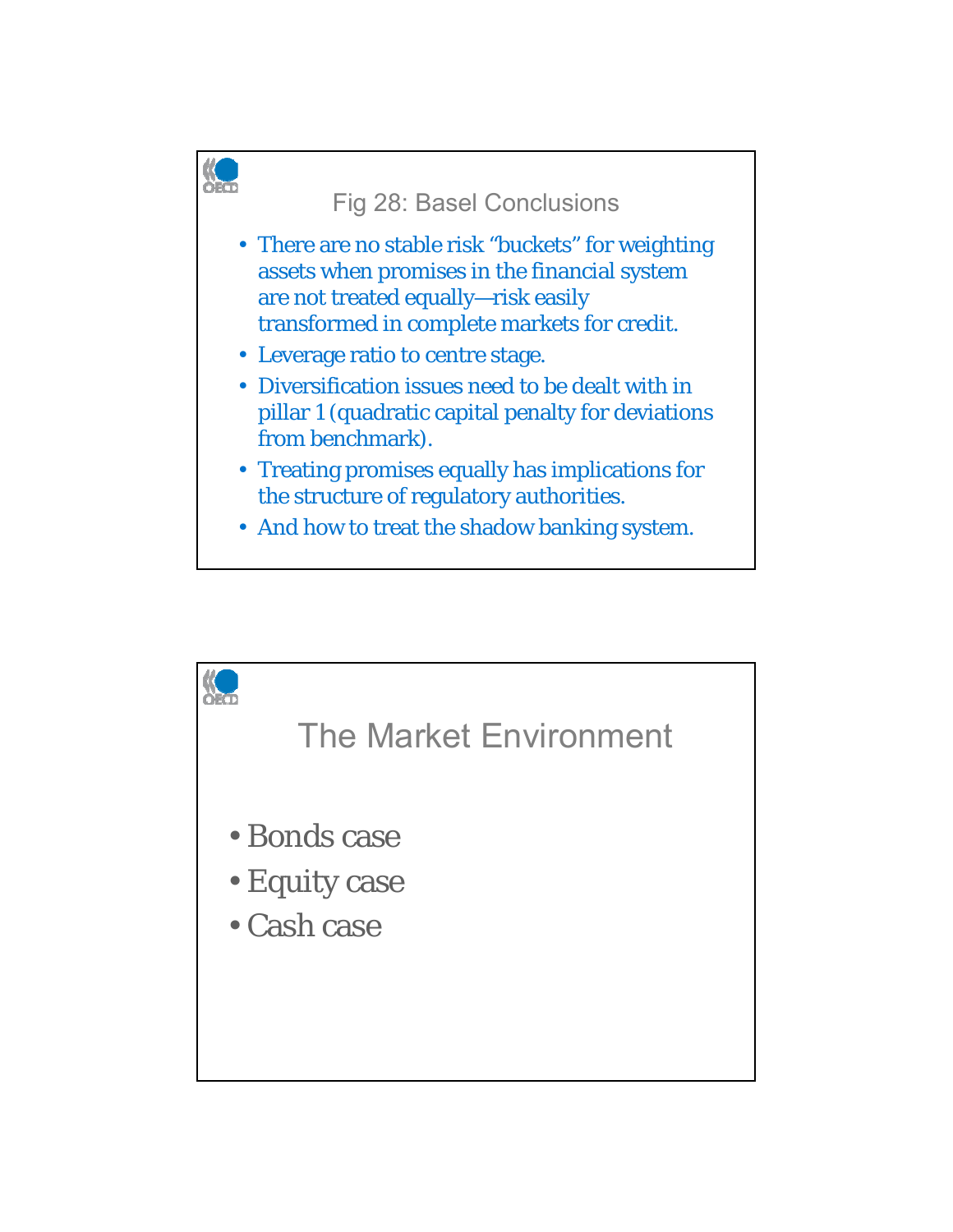

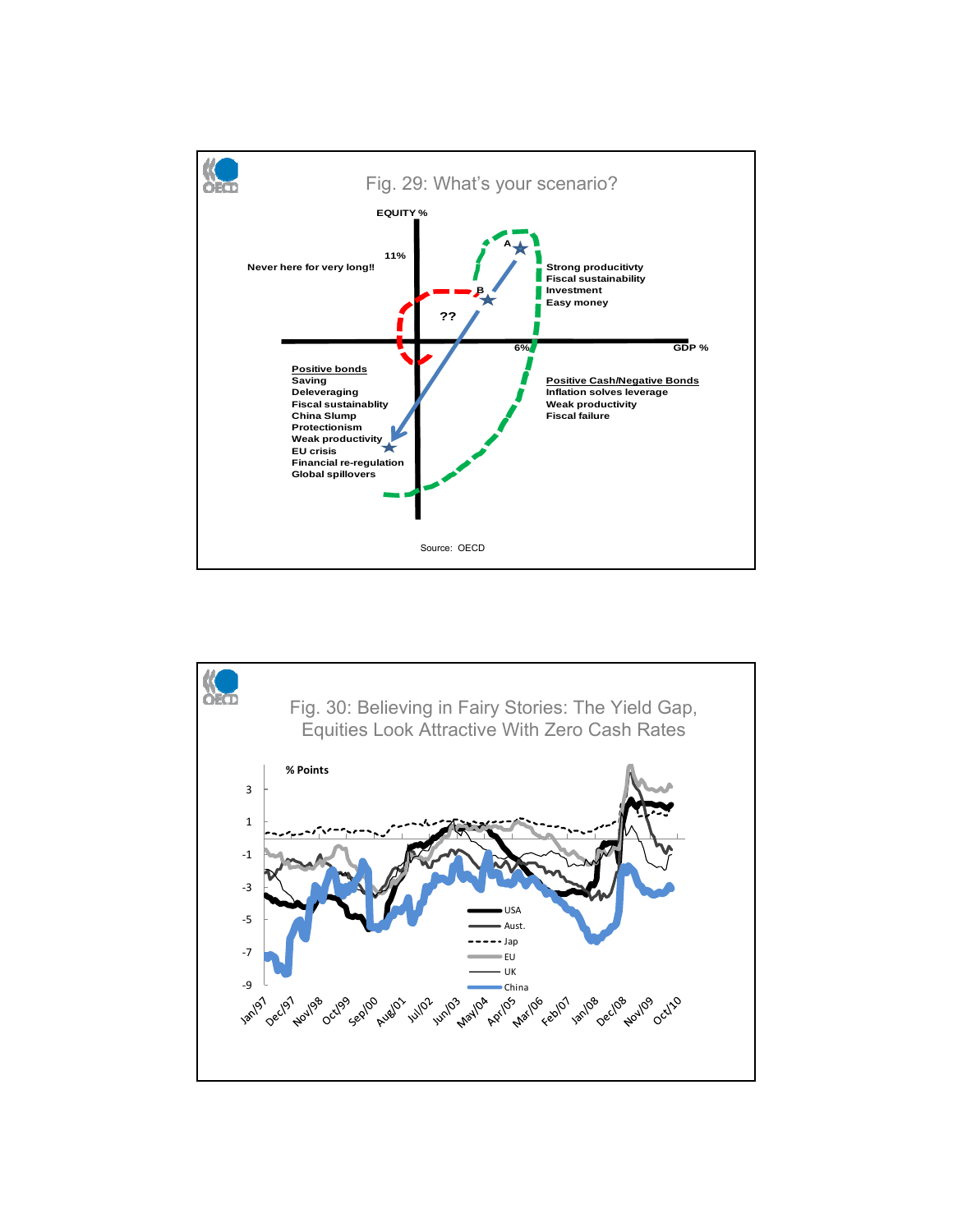